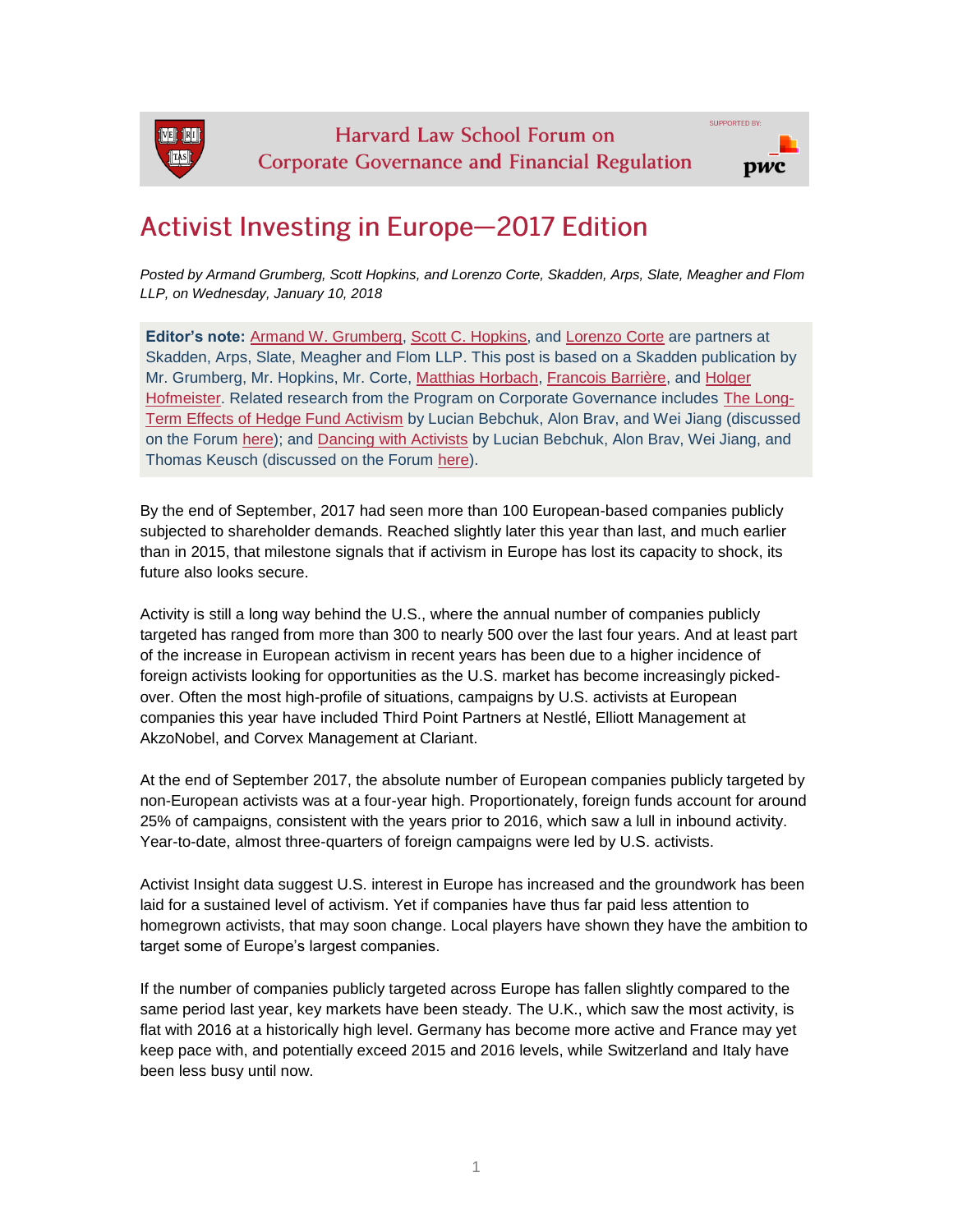Moreover, Europe's periphery, which has been economically troubled since the financial crisis, is taking up some of the slack. The five countries included in this report accounted for 66% of the total European companies targeted in 2017 thus far, compared to 70% for the period 2013-to-2016.

Large European companies have proven especially vulnerable to activism in recent years. The number of targets with a market cap of more than \$10 billion peaked at 30 across Europe in 2016 and has stayed above the average from 2013 onward, with 23 large companies targeted by the end of the third quarter of 2017.

Whether that is because of the ongoing negotiations over Britain's exit from the European Union, it may be too early to say. Larger businesses may be more exposed to disruption and trade barriers from Brexit but the outlines of a deal remain fuzzy and could yet be usurped by an activist from within the governing Conservative Party. Prime Minister Theresa May had hoped to make governance reforms a centerpiece of her administration but has become hostage to events. Europe's CEOs may increasingly come to share that feeling.

#### **United Kingdom**

Compared to 2016, when activists won five proxy fights at U.K. companies and a board seat at FTSE 100 company Rolls-Royce Holdings, 2017 has seen a similar volume of activism (see chart below), but much quieter campaigns. Instead, the year has been notable for some activists delivering on their promises, with shares in Stock Spirits and Rolls-Royce Holdings up handsomely since activists joined their boards.

Different styles of activism have proven their effectiveness. ValueAct Capital Partners took a lower profile at Rolls-Royce after it won its board seat, but a campaign by Elliott Management at London-listed, Australia-based mining company BHP highlighted for directors the dangers of a "prosecutorial" approach. Even so, significant ownership, a good track record, and an understanding of the company and its problems remain a must for investors looking to gain traction. "Activists that have come from abroad have been more sensitive to the fact they might have to act differently," says Liad Meidar, of London-based activist Gatemore Capital.

Politics has pushed the role of shareholders further into the limelight. A review of the U.K.'s governance structures initiated by Prime Minister Theresa May watered down proposals such as adopting Australia's "two-strikes" response to failed remuneration proposals, and worker representatives on boards, but many onlookers have told Activist Insight that the debate had made boards more responsive to shareholders in general.

Andrew Honnor from financial PR firm Greenbrook Communications says interest in activism is high in the run-up to 2018's proxy season, particularly among U.S. funds. Risk factors that may have deterred activists in the past, such as the state of the eurozone, are receding, he argues, while Brexit has apparently done little to stem the tide. "Activism has gone from a position where it was seen to be extraordinarily unusual, to being not quite the norm, to being a regular part of corporate life," he says.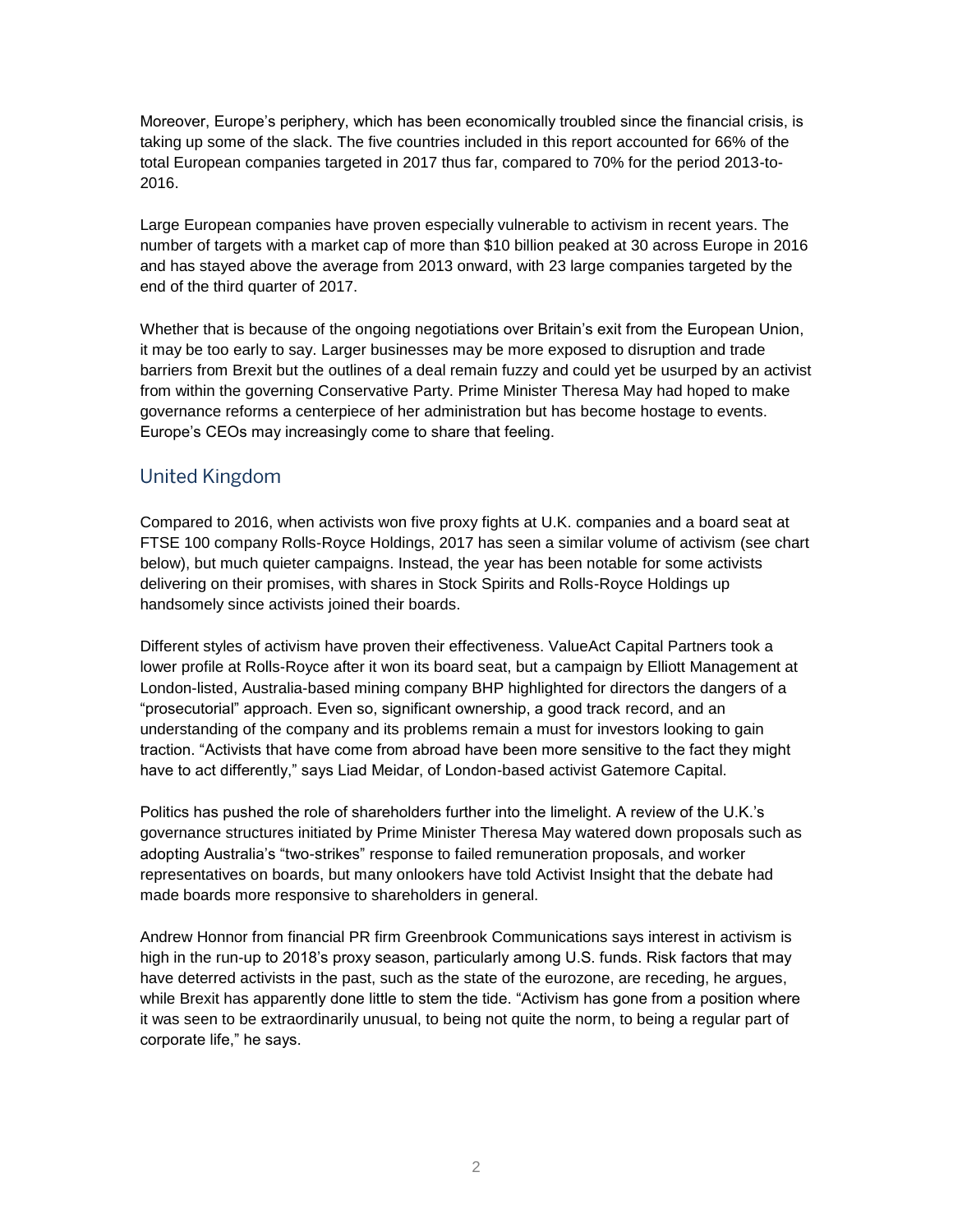#### **Noteworthy Activist Campaigns in the U.K.**

| Date     | <b>Activist</b>            | <b>Issuer</b>            |
|----------|----------------------------|--------------------------|
|          | Jun 2017 West Face Capital | FirstGroup               |
| Mar 2017 | Oasis Management           | Premier Foods            |
| Oct 2016 | Parvus Asset Mgmt.         | William Hill             |
| Jul 2016 | Gatemore Capital           | <b>French Connection</b> |

Opposition to M&A has been a key theme in U.K. activism in the past 18 months, with SABMiller and William Hill among those targeted. For transport company FirstGroup, it is second time around with an activist; Canada's West Face Capital has yet to comment on whether it believes a separation of the company's U.S. businesses would be appropriate, following Sandell Asset Management's 2014 campaign. Meanwhile, Oasis Management proved itself the exception to the general rule that activists struggle to win board representation in the U.K.—especially through negotiated agreements rather than proxy fights. Other busy activists in the country include Gatemore Capital and Chicago-based fund Livermore Partners. N.B. BHP is classed as an Australian company by Activist Insight.

## A.A 33 32 2013 2014 2015 2016 2017\*

#### **Companies publicly subjected to activist demands per year**

Activism in the U.K. surged as Brexit impacted currency markets in 2016. This year will likely see fewer proxy fights, but overall activity may marginally exceed 2016's numbers.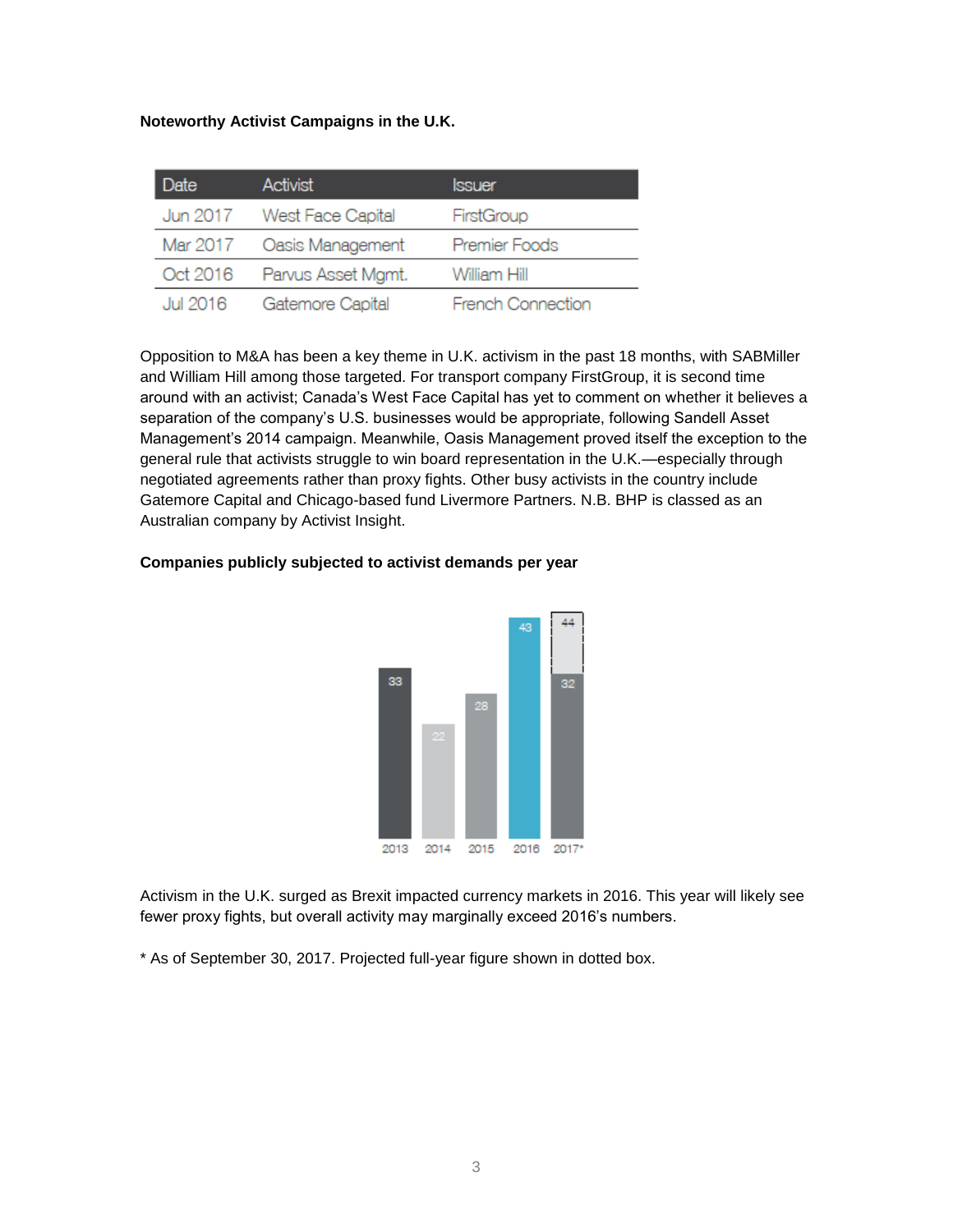

Larger companies have drawn less attention in 2017, with a higher volume of sub-\$250 million companies targeted in the first three quarters than in the whole of 2016. That may give a clue as to where activists think the U.K. leaving the EU is likely to hurt most.

#### **Shareholder Activism—recent developments in the U.K., 2017.**

"Criticisms of corporate governance have not always been successful in generating board representation."

Despite the uncertainty created by its vote to leave the European Union, the U.K. continues to lead the way for shareholder activism in Europe, with 30% of European companies targeted in 2017 based in the U.K., according to Activist Insight data.

Consistent with last year's campaigns at Stock Spirits and Rolls-Royce, attempting to obtain board representation by criticizing a target's corporate governance has continued to be a point of entry for activist shareholders. In March, Crown Ocean Capital replaced Bowleven's CEO and five other board members with two new non-executive directors ("NED") after questioning the independence of four Bowleven directors that had previously worked at competitor Cairn Energy. In May, Renova, M&G, Sothic, and D.E. Shaw were also able to remove Petropavlovsk's ("POG") long-standing chairman, Peter Hambro, and three NEDs in favor of four new NEDs after attributing POG's lack of revival following its 2015 restructuring to the board's failure to engage with shareholders.

Despite this, criticisms of corporate governance have not always been successful in generating board representation. In August, Ecotricity attempted to place two NEDs on Good Energy's board after criticizing "unjustifiable" contracts exchanged between Good Energy's CEO and her husband. The resolutions were rejected at Good Energy's annual meeting on the basis that Ecotricity was a direct competitor attempting to undermine, not strengthen, Good Energy.

At the same time, director and executive pay criticism has been less pronounced. This year only two FTSE 100 companies lost advisory votes on pay—Pearson and Crest Nicholson—as remuneration committees and directors seem to have become more attuned to potential complaints on pay as a possible platform for shareholder discontent. At Burberry, the company's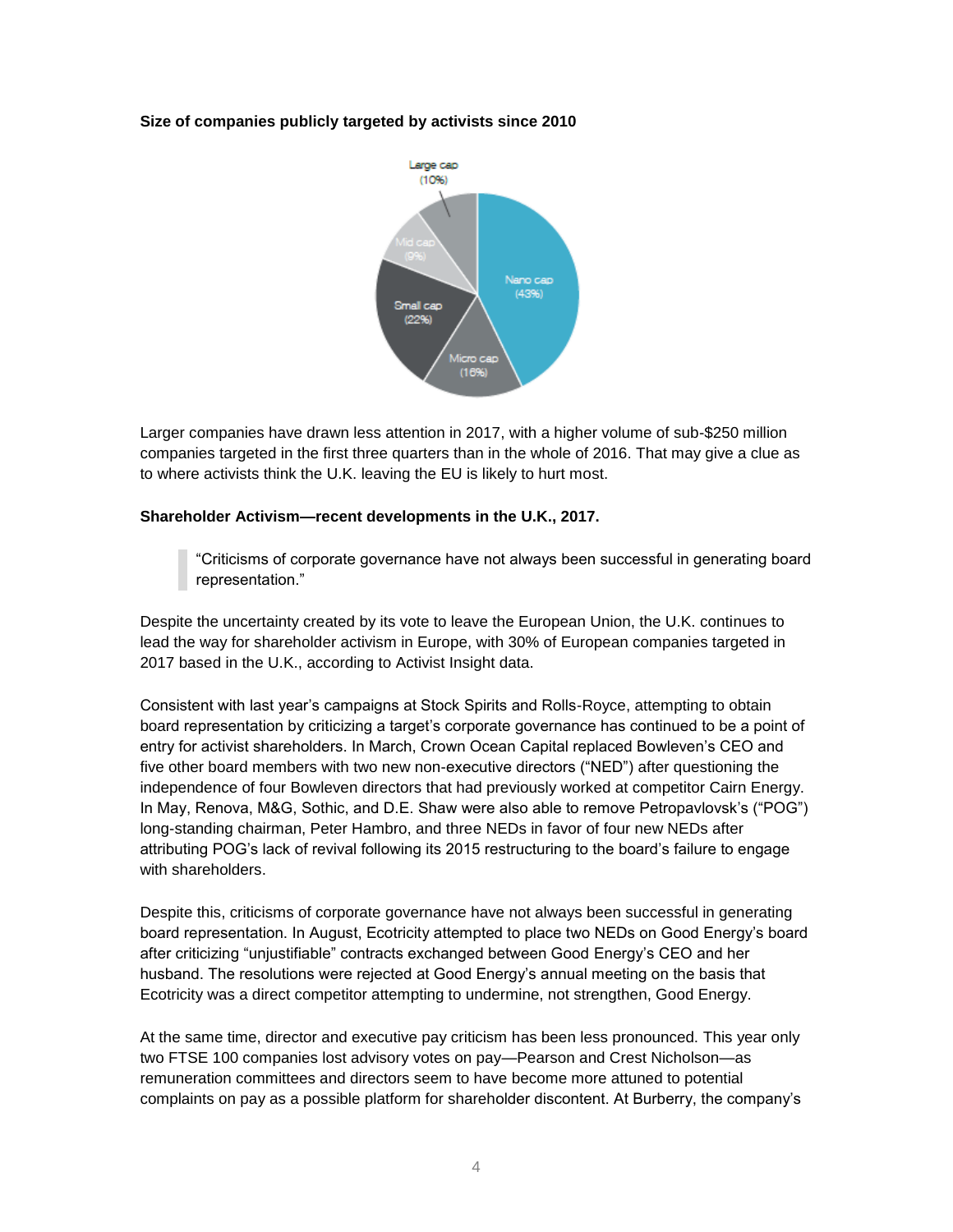new finance director opted to hand back a £1.6m share award. BP, BT and WPP, which each suffered large shareholder defeats on executive pay resolutions at their 2016 annual meetings, saw a significant reduction in the number of investors voting against or failing to back scaleddown director and executive pay packages.

2017 also provides evidence to suggest that the manner of U.K. activism is changing with a significant upsurge in activists seeking to air grievances publicly, in a manner more akin to U.S. style campaigns than those traditionally conducted in the U.K. Elliott's criticisms of BHP in May 2017—including, amongst other things, its calls for BHP to spin off its oil business, appoint a new chairman and scrap its U.K.-Australian dual holding structure—were aired in the public arena through a series of open letters to shareholders and presentations following an extended period of private discussions.

The U.K. legal, regulatory, and political landscape remains supportive of shareholder engagement. That said, the government's August 2017 corporate governance reform proposals scaled back previous suggestions that workers should be placed on company boards and annual votes on executive pay be made binding, which could have presented activists with further opportunities for shareholder engagement. Whilst this will do little to dampen the facilitative conditions for activist operations in the U.K., it remains to be seen whether the uncertainty and complexities brought on by Brexit will divert activist investment away from U.K. targets and toward EU member states, or whether Brexit merely represents a crisis they will not want to waste.

#### France

France has not been immune from large U.S. activists seeking opportunities in Europe as stock markets back home have soared. In August, it was reported that Corvex Management had taken a \$400 million stake in French food company Danone, a former target of Trian Partners, although its plans are not yet clear. Elliott Management, a holdout against the delisting of logistics company XPO Europe, submitted resolutions again at this year's annual meeting.

The most aggressive activist campaign of the year was waged by London-based The Children's Investment Fund Management ("TCI"), to prevent Safran from acquiring Zodiac Aerospace. TCI's campaign was criticized by Paris-based activist Charity Investment Asset Management ("Ciam"), a Zodiac shareholder that was ready to launch a proxy fight at the company before the agreement with Safran was announced. Eventually, the transaction went through at a lower price than first proposed, and both activists gave their support to the final deal.

That situation highlights a frequent outcome in France; while activists can draw concessions, management often gets its way. Two buyouts opposed by Ciam—at SFR and Euro Disney—have gone through this year following price adjustments.

Anne-Sophie d'Andlau, CEO of the Paris-based Ciam, told Activist Insight she is optimistic about French activism. "It is the second biggest market in Europe, and it's behind the curve in terms of evaluation, M&A, and activism. It is a well-regulated market, with a stable takeover code and a stable legal system."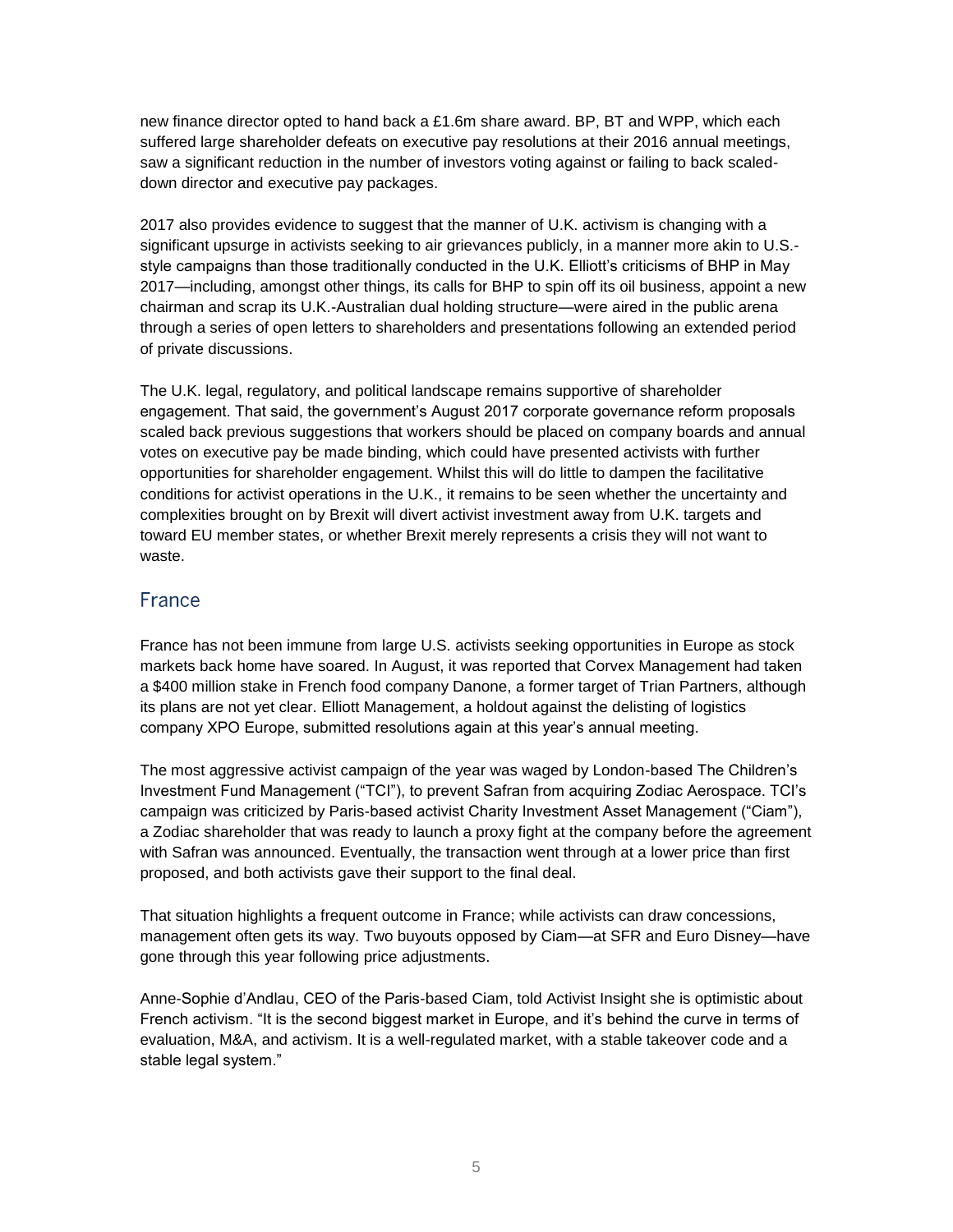Changes may be in the works. Loïc Dessaint, CEO of proxy advisory firm Proxinvest, told Activist Insight he believes French institutional investors are increasingly concluding that they could benefit from activists' campaigns. Dissidents, he adds, often secretly obtain financial support from fellow shareholders for their lawsuits against issuers or controlling shareholders.

| Date          | Activist                          | <b>Issuer</b>    |
|---------------|-----------------------------------|------------------|
|               | Oct 2017 Corvex Management Danone |                  |
|               | Mar 2017 Amber Capital            | SoLocal Group    |
| Feb 2017 TCI  |                                   | Safran           |
| Jan 2017 Ciam |                                   | Zodiac Aerospace |

#### **Noteworthy Activist Campaigns in France**

France's strong minority shareholder protections have allowed activists to carve out a niche protesting creeping takeovers. This year, The Children's Investment Fund (TCI) objected to Safran's takeover of Zodiac Aerospace—a deal supported by Ciam—which combined with industry headwinds forced the former to drop its offer price. Meanwhile, Amber Capital forced out the CEO of SoLocal Group and operational activism may be about to take root in the form of Corvex Management's new stake in Danone, disclosed about two years after Trian Partners exited the yoghurt manufacturer.



#### **Companies publicly subjected to activist demands per year**

Activity in 2017 looks likely to end the year flat or marginally above the previous year's tally, based on current trends.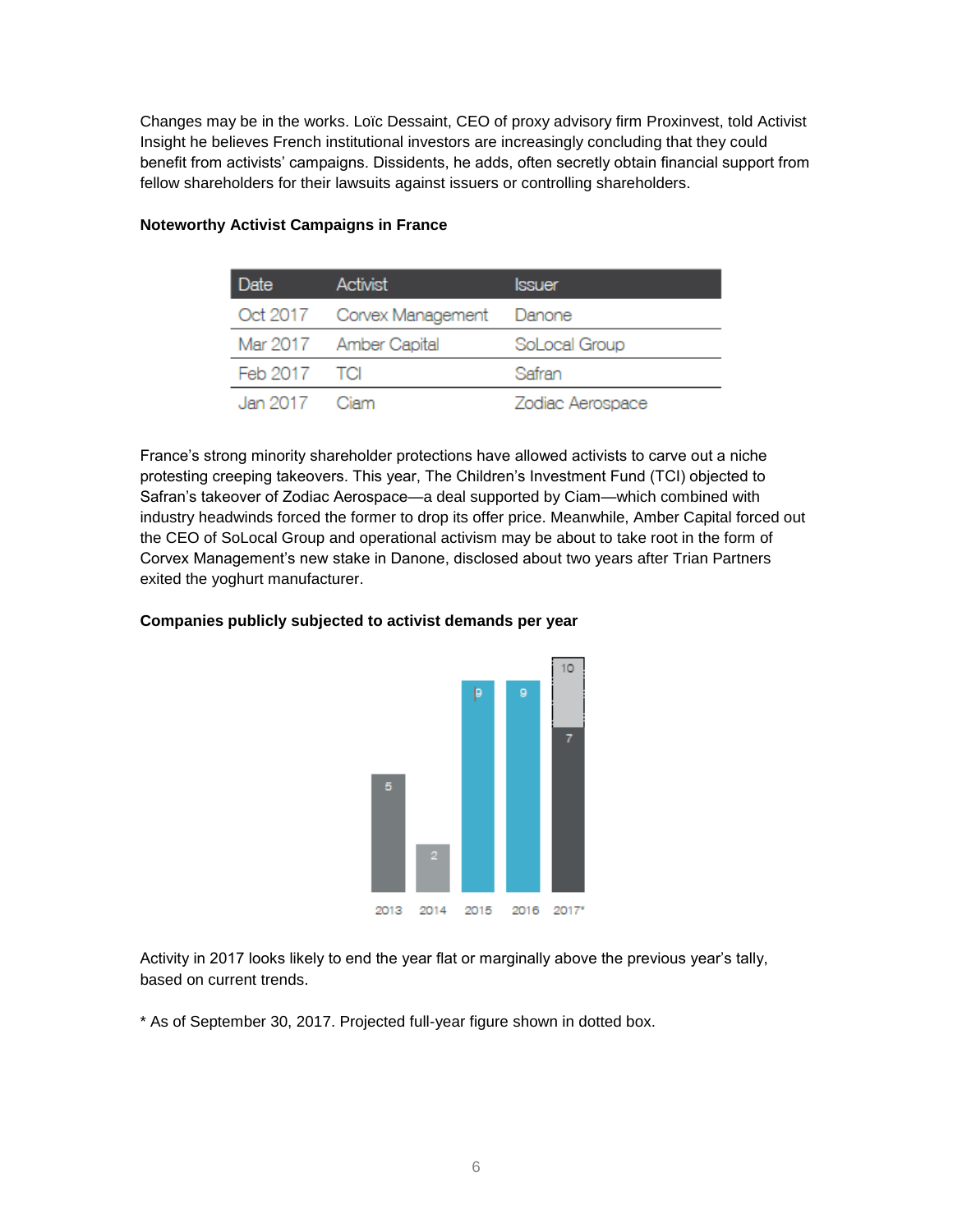

While large-cap targets are a larger portion of the total in France than elsewhere, 2017 saw that taken to new levels; almost one-third of companies targeted in the first nine months had a market capitalization of more than \$10 billion.

#### **Governance issues: what French-listed companies should focus on during the coming year.**

"The compensation of officers of listed companies remains a hot topic for activists."

French-listed companies should consider further enhancing the role of their board of directors, in order to better anticipate requests of activists, and to determine whether it would be advisable, among other actions:

- To take into account, on a voluntary basis, the provisions relating to the duties of the board of directors provided for by Directive 2013/36/EC of June 2013 on access to the activity of credit institutions and the prudential supervision of credit institutions and investment firms. The latter provides for detailed corporate governance obligations for financial institutions. The application of such rules, including on a voluntary basis, should increase the responsibility of the board to ensure that the basic corporate governance rules are properly applied within the company.
- To define and oversee the implementation of governance arrangements that ensure the effective and prudent management of a company, including the segregation of duties within the organization and the prevention of conflicts of interest.
- To determine to what extent, and under which conditions, the chairman of the board should be authorized to simultaneously carry out the duties of CEO within the same company, and whether it would be advisable to obtain the prior advice of the shareholders through a non-binding consultation process.
- To appoint an independent director as vice chairman of the board, and extend the powers of his/her role compared to the current—limited—role of a vice chairman.
- To grant additional responsibility to a nomination committee of the board, composed mainly of independent directors, which could be in charge not only of providing recommendations for the appointment of candidates for management and executive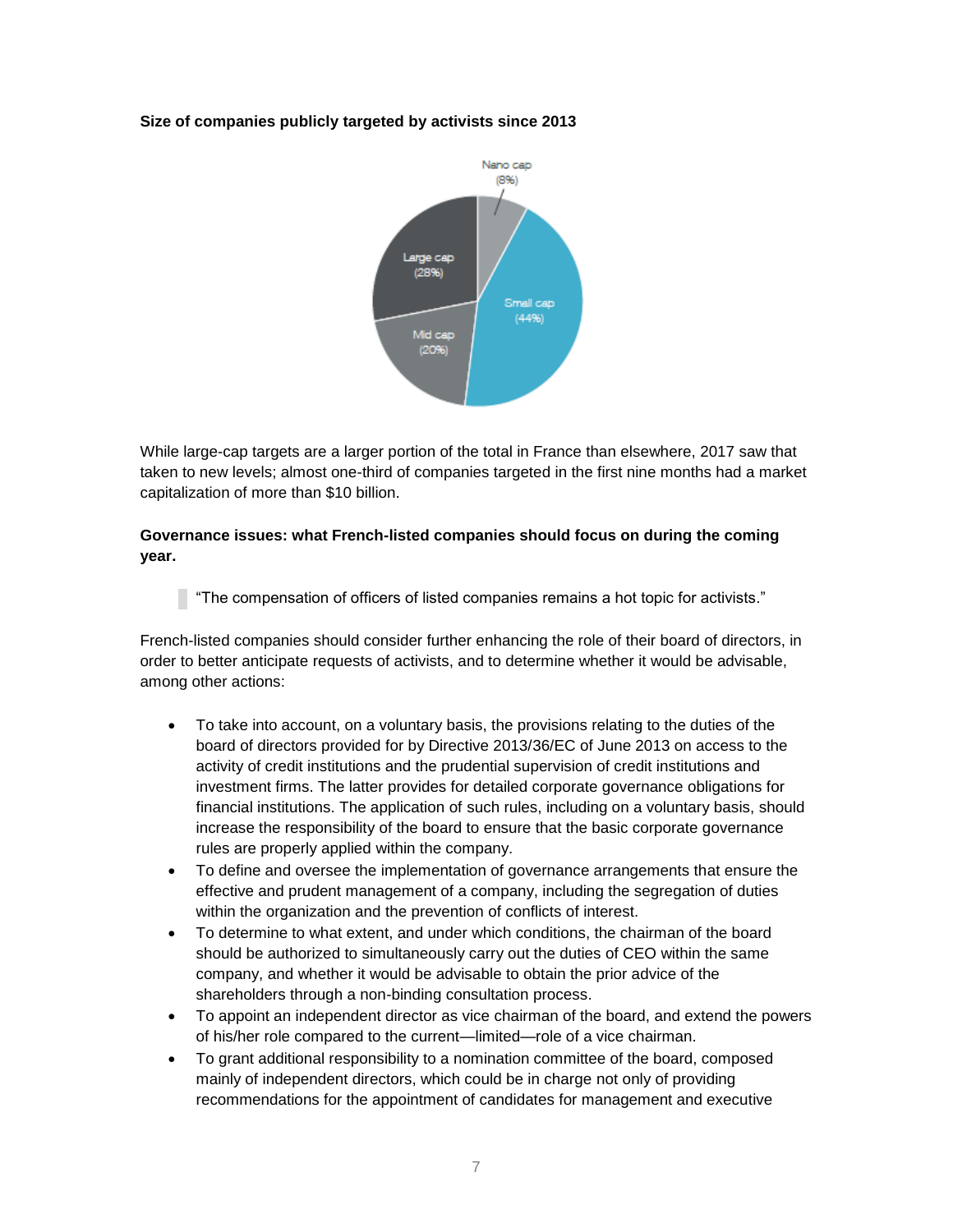positions, but also of preparing a report, periodically and at least every year, to the board with regard to the structure, size, composition and performance of the board, and submitting recommendations to improve the corporate governance of the company.

#### **Implementing the new "say-on-pay" rules**

The compensation of officers of French-listed companies remains a hot topic for activists. In December 2016, the French legislature introduced a binding "say-on-pay" vote. As a consequence, shareholders of French listed companies are required to vote on all forms of compensation provided to a company's corporate officers, including the compensation of the chairman: an ex-ante vote relates to the vote of shareholders on the principles and criteria of the executive officers and the chairman of the board's compensation every year, and an ex-post vote relates to the vote of shareholders on the variable or exceptional elements of the compensation; in the event of a negative vote, the latter cannot be awarded.

In our view, given the continued relevance and expected increase in activism in France, it is critical that the board and the management of listed companies be well prepared and remain open to address requests from their shareholders and discuss their main concerns with them.

#### Germany

Germany has long been a laggard in the space of shareholder activism due to both legal and cultural challenges. Yet despite the headwinds, recent years have attested that activism can thrive there. If 2016 was a relatively blockbuster year for activism, with 16 companies publicly targeted across the entire year, 2017 looks set to at least match that tally.

While board refreshment remains a high priority, minority protections and the strength of German companies has M&A coming second. 2016 saw eight M&A campaigns, amounting to 26% of all publicly recorded demands, and a further eight demands related to board or management revamps. In 2013, the most fertile year before 2016, five M&A demands were recorded representing almost one-third of the total—with Elliott Management alone launching two campaigns. Whereas most of the activity in the past was limited to merger arbitrage and opposition to takeovers, the past two years saw more complex campaigns, with a greater number of calls for board and business changes.

Activists interviewed for this special report radiate optimism, but acknowledge that the market is still embryonic and will probably never reach U.S. or U.K. levels. Petrus Advisers' Till Hufnagel believes the nation needs time to embrace activism, much like private equity strategies required years to become popular two decades ago. Petrus sees many opportunities in Germany and Europe and is considering expanding into Italy.

The CEO of Active Ownership Capital ("AOC"), Klaus Roehrig, whose campaign at Stada put the drugmaker in play with private equity firms, says institutional investors are increasingly willing to support activists and become more active themselves because of a low yield environment and the European Union's push for greater shareholder engagement, particularly on executive remuneration. Meanwhile, Guy Wyser-Pratte thinks the region is attractive for its "great" discounts, although he admits Germany's corporate governance code of voluntary compliance "has no teeth."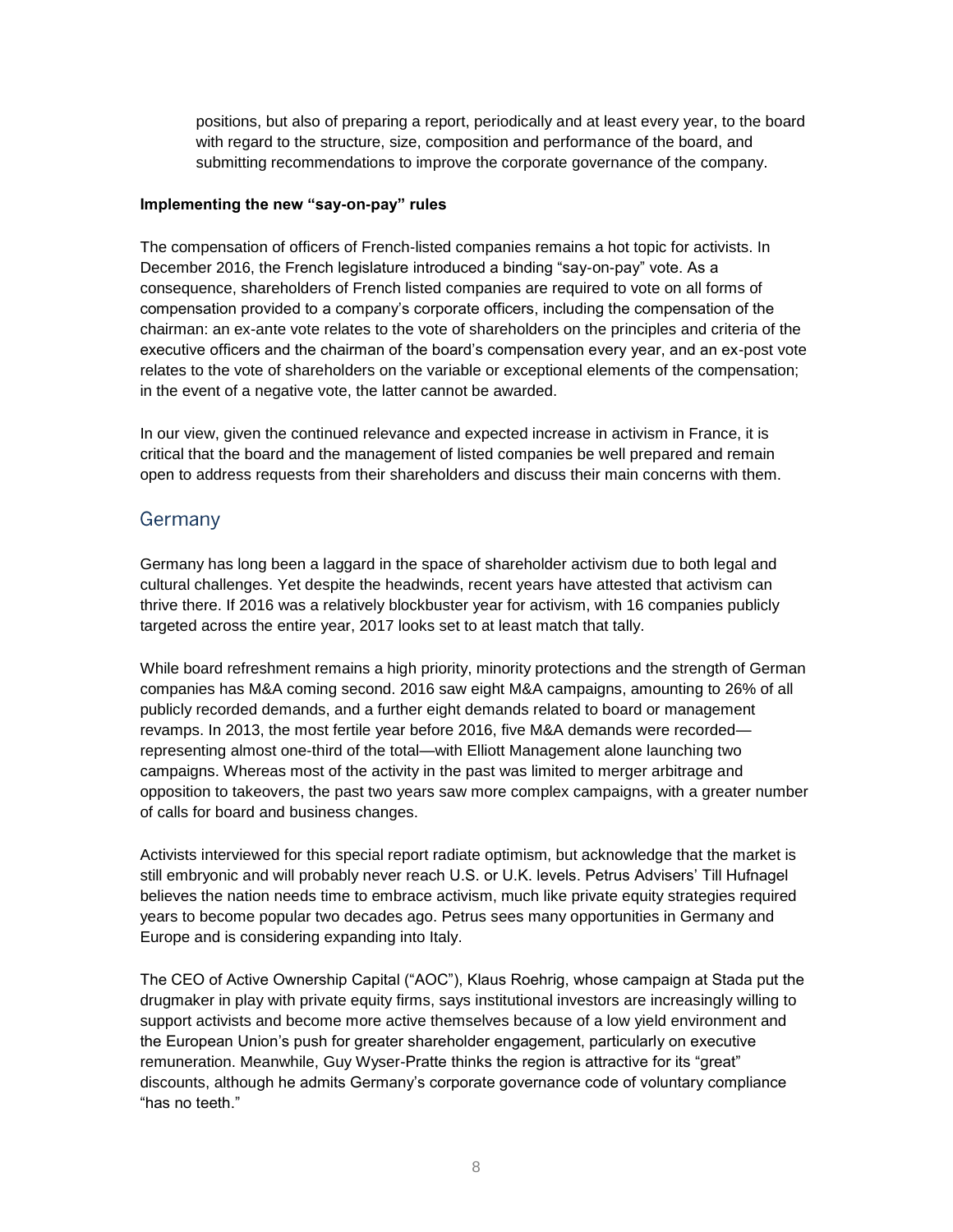#### **Noteworthy Activist Campaigns in Germany**

| Date     | <b>Activist</b>             | lssuer             |
|----------|-----------------------------|--------------------|
|          | Sep 2017 Petrus Advisers    | Commerzbank        |
|          | Aug 2017 Elliott Management | Stada              |
| May 2017 | AOC                         | Schaltbrau Holding |
|          | Mar 2017 Nijaz Hastor       | Grammer            |

### Noteworthy Activist Campaigns

After last year's proxy contest at Stada Arzneimittel put the company in play, private equity firms had to work hard to get a deal past Elliott Management's merger arbitrage strategy. For its second major campaign, AOC, the fund that started the Stada battle, teamed up with Satora Beteiligungs to try and elect a three-person slate at Schaltbrau Holding. Autoparts manufacturer Grammer only won a proxy contest with Bosnian activist Nijaz Hastor after courts lifted an injunction against a white knight investor brought in as a new 9% shareholder. More recently, Petrus Advisers challenged Commerzbank to outline credible plans for its subsidiary, Comdirect.



#### **Companies publicly subjected to activist demands per year**

The number of activist campaigns in Germany was already elevated in 2016 and is predicted to grow in 2017.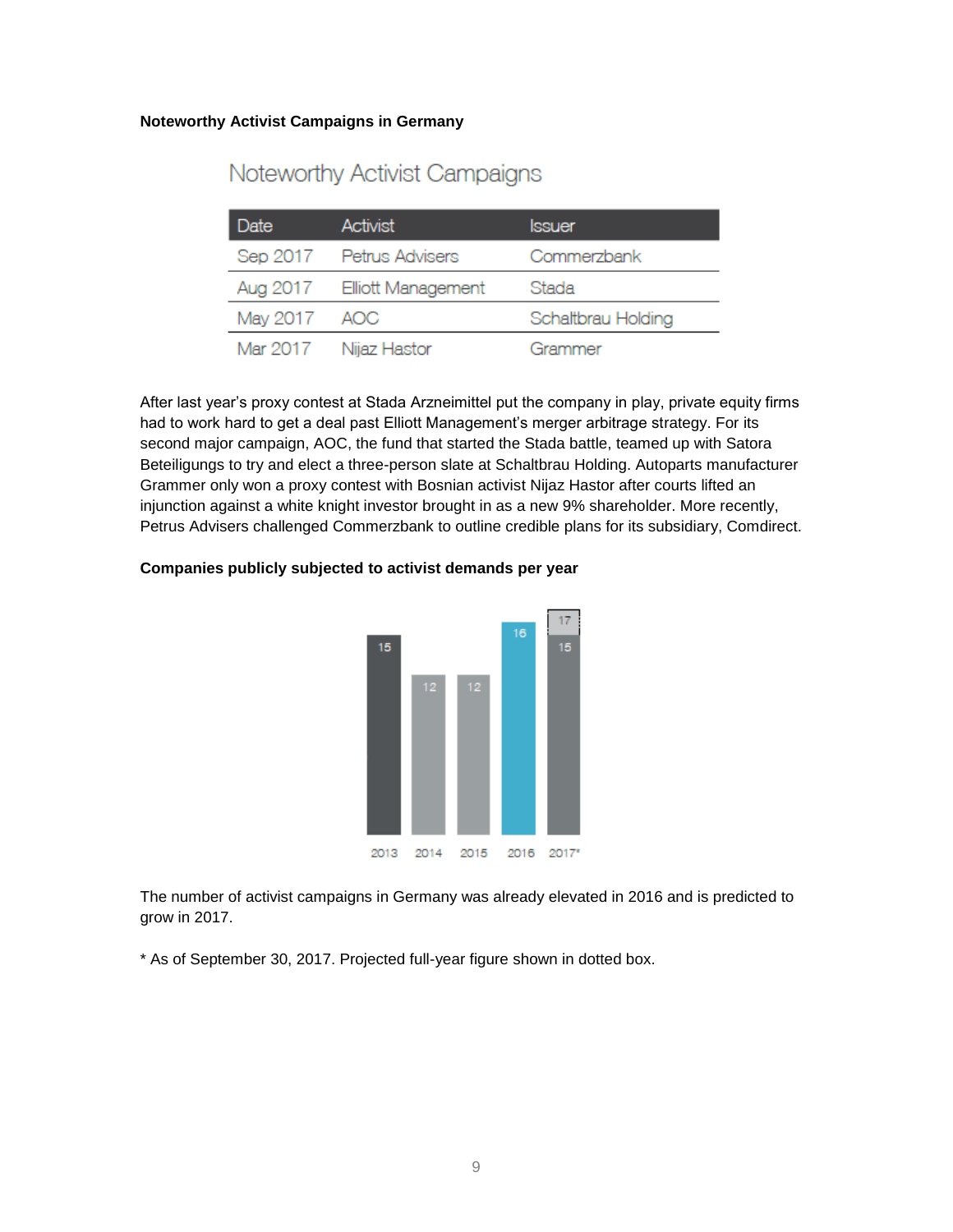

At the end of the third quarter, the relative weighting of large-cap activist targets in 2017 was above the historical average, driven largely by a quiet year for mid-market firms.

#### **Cultural and structural changes mean German activism is set to continue.**

"Shareholder activism will likely develop and play an even more important role in Germany over the next few years."

In 2017, shareholder activism continued to be a driver of change to the corporate landscape in Germany, launching or bringing to an end some noteworthy public campaigns. While overall activity, to the extent publicly visible, has been approximately at last year's (high) level, there is still significantly less activity than, for example, in the U.K.

The relevant legal framework in Germany has not changed over the last year. However, changes are on the horizon due to an amendment to the EU Shareholder Rights Directive (Directive (EU) 2017/828 dated May 17, 2017) that has recently been enacted and must be implemented by the member states by mid-2019. Changes will relate to, among others, "say-on-pay" matters and related-party transactions, and have the potential to create uncertainties and, therefore, further disputes and exposure to shareholder activism.

#### *The results are in*

AOC's campaign at German pharmaceutical company Stada, initiated in 2016, has been among the most prominent cases in Germany. This campaign resulted in a shake-up of the company's management and supervisory board (in particular, the CEO and chief financial officer left the company), a successful takeover offer by Bain Capital and Cinven, and a recent Stada share purchase and public statement by Elliott aimed at increasing the compensation to be offered by the Bain Capital/Cinven bidding entity to all Stada minority shareholders in connection with a domination agreement it plans to enter into with Stada. While the offer price amounted to 66.25 euros per share,

Elliott requests compensation of at least 74.40 euros per share.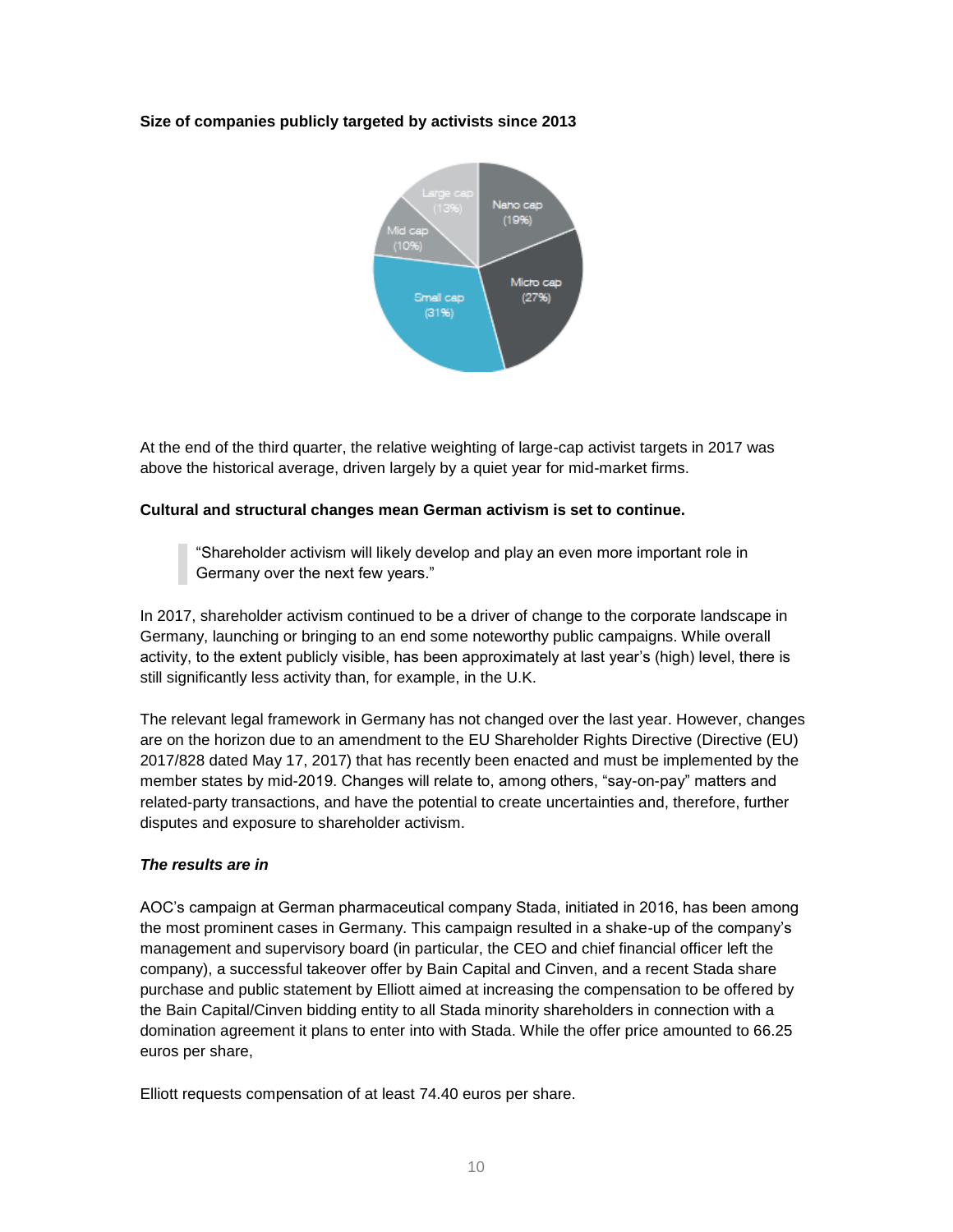Elliott Management is also still busy with SLM Solutions, a provider of metal-based additive manufacturing technology solutions, after its opposition to the proposed takeover of SLM Solutions by General Electric led to GE dropping its takeover attempt and acquiring a competitor instead.

#### *Activist demands are evolving*

Over the last year, shareholder activism not only focused on "typical" goals such as obtaining board seats or pushing companies into M& A transactions. Board compensation matters and related shareholder resolutions also received a fair amount of media attention. For example, the supervisory board of SAP was only narrowly discharged from liability—a standard meeting item due to shareholder resistance caused by the supervisory board's approval of the management board's compensation package. The annual general meeting of Munich Re had to resolve a "sayon-pay" vote (which is voluntary and non-binding in Germany) and rejected the company's proposal.

Taking into account the growing number of educated investors that are willing to actively engage in discussions with boards, and ongoing, often technology-driven changes and challenges to various business sectors, shareholder activism will likely develop and play an even more important role in Germany over the next few years.

#### **Italy**

After reaching a record of 12 companies targeted in 2016, activism in Italy has slowed this year. Campaigns by investment firms have remained stable, however, with last year's figures pushed up by campaigns launched by employee and ex-employee associations, individual shareholders, and long-term strategic partners that clashed with management.

Amber Capital continues to be the busiest activist in the country. This year, it has blocked buyout offers at Caltagirone Editore and Parmalat—an effort U.S. activist Gamco Investors joined—amid several other engagements. It is also involved at Ansaldo STS, where Elliott Management is fighting a lengthy legal battle, and where new U.S. hedge fund, Litespeed Management, called for larger payouts in April.

Morrow Sodali's Director Fabio Bianconi told Activist Insight that Amber's campaign at Parmalat made clear that "patient activists can get results," and said Italian issuers have started asking his firm to conduct vulnerability assessments to identify possible activist threats.

Giuseppe Bivona, the co-founder of investment adviser Bluebell Partners—and until recently a representative of Elliott on Ansaldo STS' board—opposed the appointment of a new CEO at state-controlled Leonardo in March on behalf of a foreign institutional investor. He told Activist Insight that the advent of foreign activists in Italy is hampered by regulators, which are slow to intervene against misdeeds. However, traditional mutual funds are taking their fiduciary duties to investors more seriously, and are willing to vote against management, opening opportunities for activists. Amber recently told Activist Insight it believed foreign activists might increasingly be attracted by the ongoing stabilization of Italy's economy, paired with the country's advanced regulations for the protection of minority shareholders and the fading influence of controlling shareholders.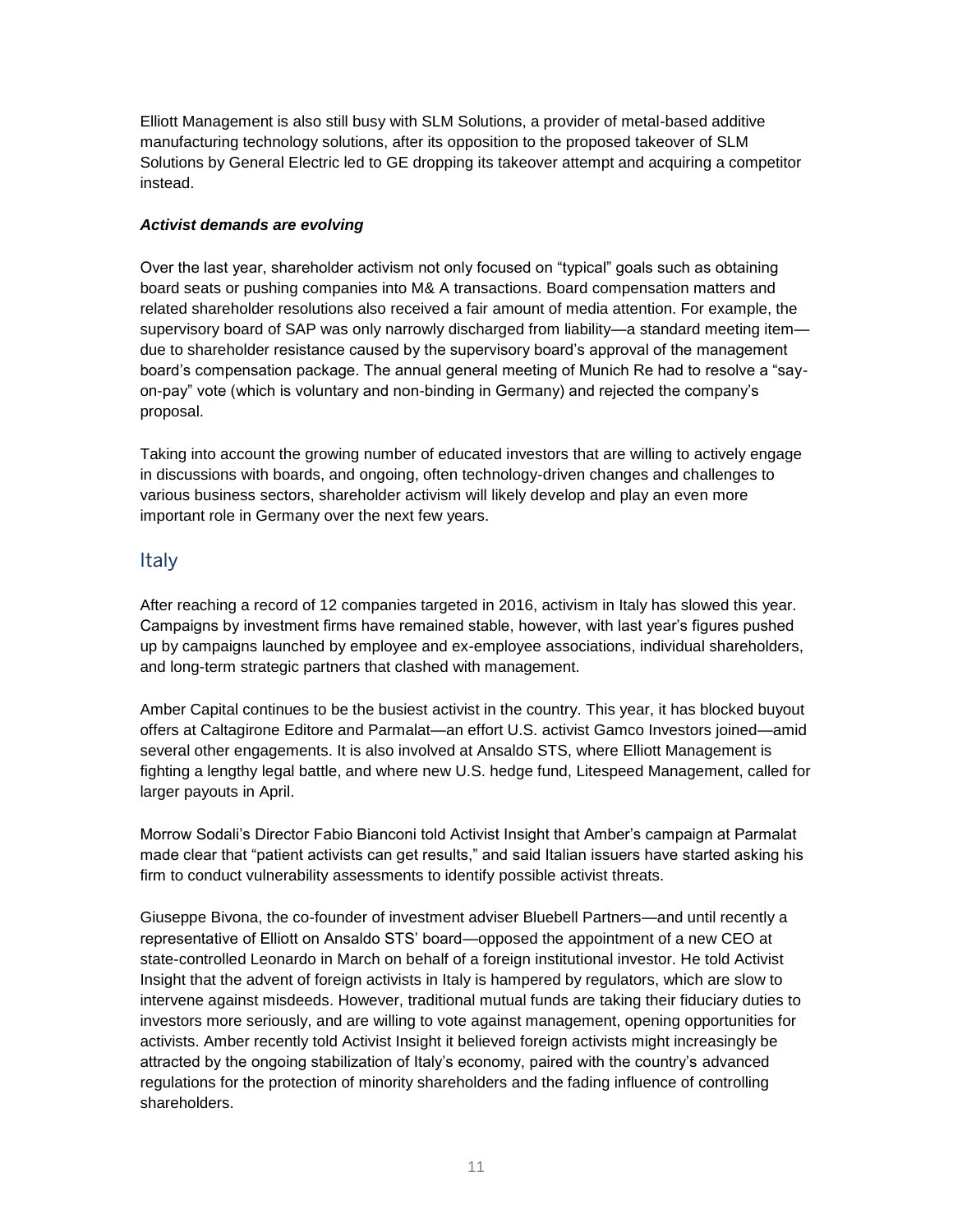#### **Noteworthy Activist Campaigns in Italy**

| Date     | <b>Activist</b>         | <b>Issuer</b>       |
|----------|-------------------------|---------------------|
|          | Sept 2017 Amber Capital | Caltagirone Editore |
| Apr 2017 | Litespeed Mgmt.         | Ansaldo STS         |
|          | Nov 2016 Amber Capital  | El Towers           |
| Mar 2016 | Gamco Investors         | Parmalat            |

U.S. funds played a significant role in Italy this year, with Elliott Management's long-standing campaign at Ansaldo STS attracting Litespeed Asset Management, Amber Capital launching demands at five companies and Gamco Investors holding firm against a squeeze-out at dairy company Parmalat.

# $12$  $\mathsf{g}% _{T}=\mathsf{g}_{T}$ g.  $\overline{6}$ 2013 2014 2015 2016 2017\*

#### **Companies publicly subjected to activist demands per year**

The pace of activism in Italy slowed in 2017, but activity by funds has remained consistent with last year. Under Vincent Bolloré, Vivendi has also become a force to be reckoned with.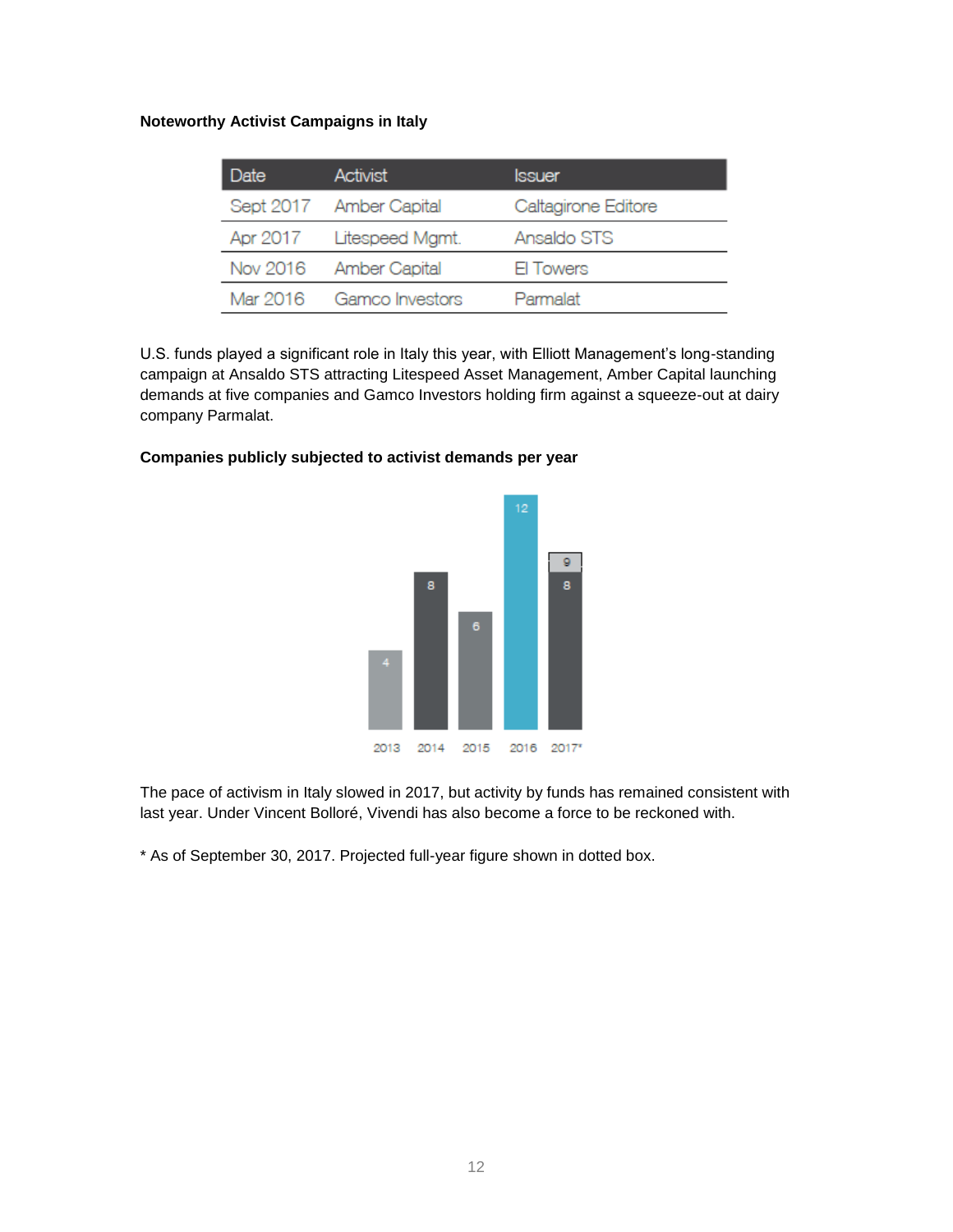

Companies with a market capitalization of \$2-10 billion have long made up the bulk of activist targets in Italy, but the growing prowess of investors has meant inroads have been made into large-cap companies.

#### Switzerland

After a banner 2016, activism largely eluded Switzerland for the first six months of 2017 until Dan Loeb's Third Point Partners unveiled a \$3 billion investment in consumer goods giant Nestlé. The campaign marked the return of U.S. activists after a four-year pause (in 2013, Knight Vinke Asset Management and Carl Icahn targeted UBS and Transocean, respectively) and saw Loeb argue that a business of Nestlé's quality with so many avenues for improvement is a rare find. Third Point has advanced a series of demands, including share buybacks and portfolio streamlining, and the divestment of its stake in L'Oréal. Soon after, Keith Meister's Corvex Management and 40 North Management publicly opposed the combination of Swiss chemical company Clariant and U.S.-based Huntsman, arguing for a spinoff of Clariant's plastics and coatings business instead.

Despite low activity levels this year, RBR Capital's Gregor Joos told Activist Insight he is confident Switzerland is a "good hunting ground" for activists and sees "a lot of opportunities." Ali Saribas, a director at Morrow Sodali, says capital allocation will "be an area of focus," as activists press conglomerates to divest underperforming assets and "focus on what delivers value."

In addition to an unfavorable legal framework for more aggressive shareholders, one factor that drives down activity is the widespread presence of the so-called "anchor" shareholders management-supporting investment firms that typically acquire stakes of 20% or more. According to Joos, Silchester Capital's

15% stake in GAM and support for management prevented RBR from claiming victory in its proxy fight this year. As a result, approaching the anchor shareholder first is paramount for a successful activist action. Failing to get its support will make the campaign more difficult but not impossible, Joos says. RBR typically eliminates potential targets in the research phase if it finds the anchor shareholder is not open to suggestions.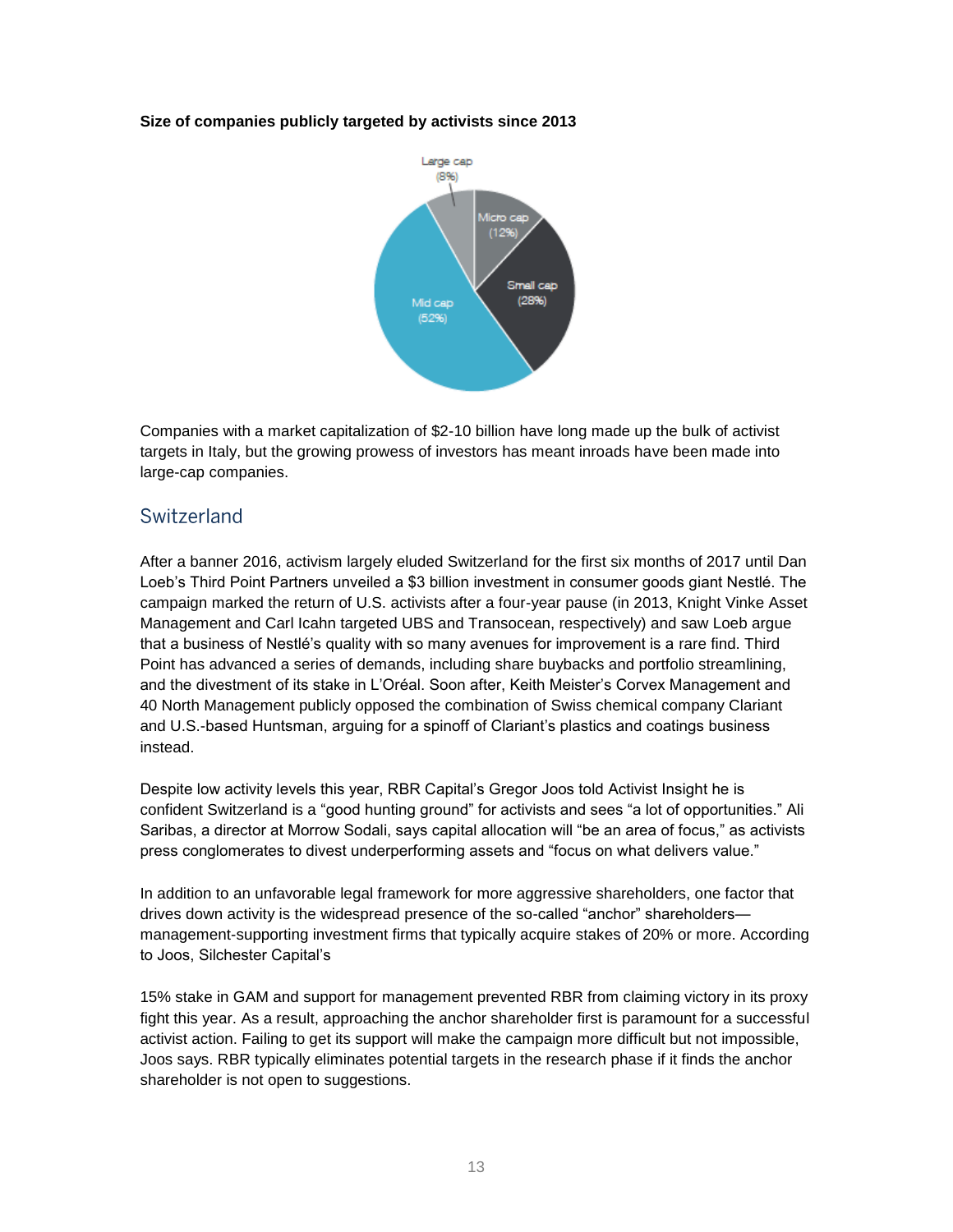#### **Noteworthy Activist Campaigns in Switzerland**

| Date     | <b>Activist</b>               | <b>Issuer</b>      |
|----------|-------------------------------|--------------------|
| Jul 2017 | Corvex/40 North               | Clariant           |
|          | Jun 2017 Third Point Partners | Nestlé             |
|          | Feb 2017 RBR Capital          | <b>GAM Holding</b> |
|          | May 2016 Cevian Capital       | ARR                |

Switzerland's large-cap companies, a significant portion of its activist targets, were on the receiving end of special attention in 2017. Third Point Partners provoked Nestlé into setting new margin targets but may not get the spinoff of the company's stake in L'Oréal that it sought, while Corvex Management and 40 North Capital have attempted to sink the merger of Clariant and Huntsman. Elsewhere, hedge fund group GAM Holding fought off RBR Capital in a proxy fight and ABB rejected Cevian Capital's request to separate its power grids business before offering the Swedish investor a board seat.

# $\circ$ 2013 2014 2016 2017\* 2015

#### **Companies publicly subjected to activist demands per year**

Two high profile targets of activists belie the fact that 2017 has been a slight come down from the previous year. Nonetheless, current levels are still among the highest in recent years.